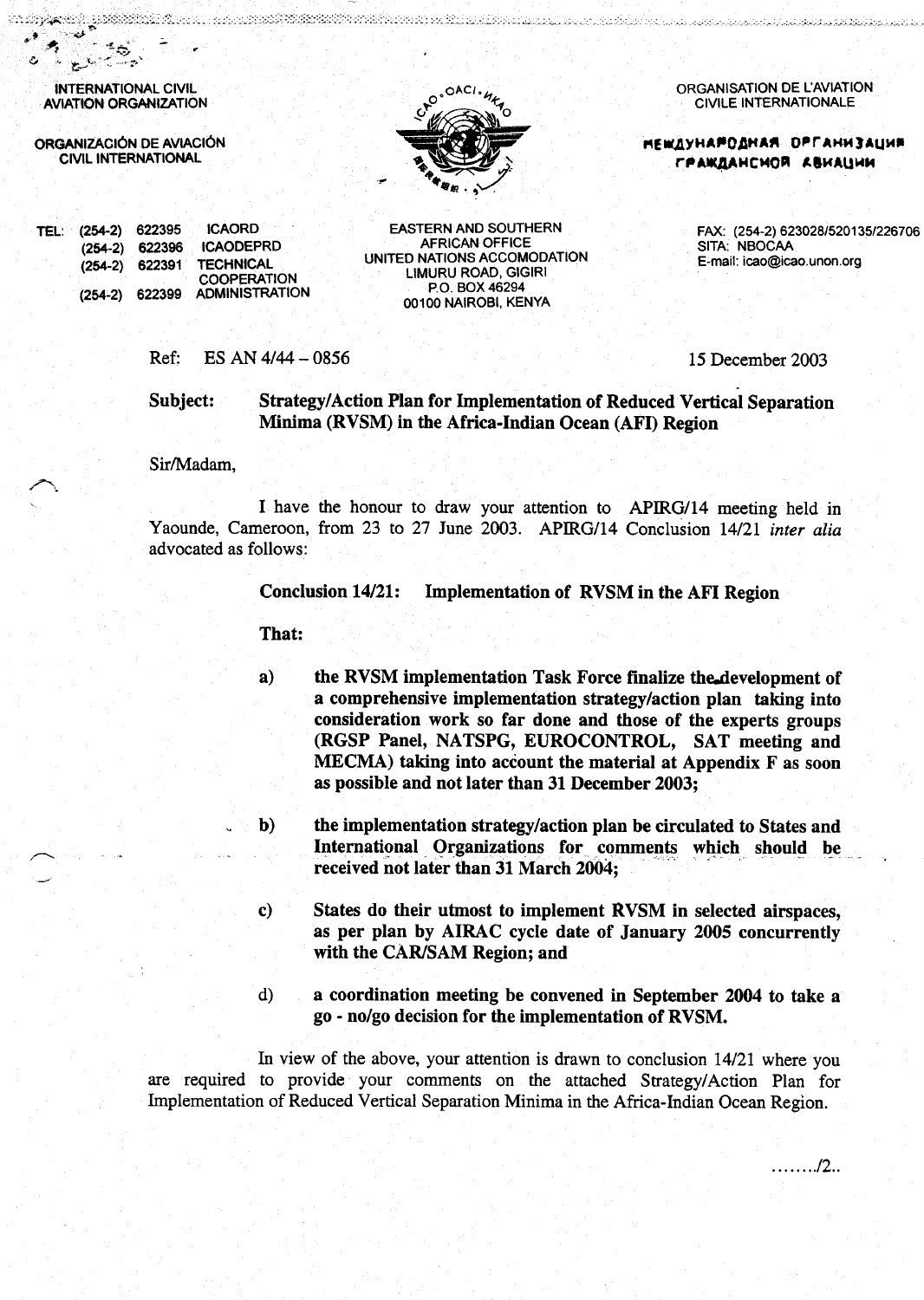I would be grateful if you could send your replies as soon as possible but not later than 31 March 2004.

Accept, Sir/Madam, the assurances of my highest consideration.

Regional Director

Attachment: Strategy/Action Plan for Implementation of RVSM in AFI Region.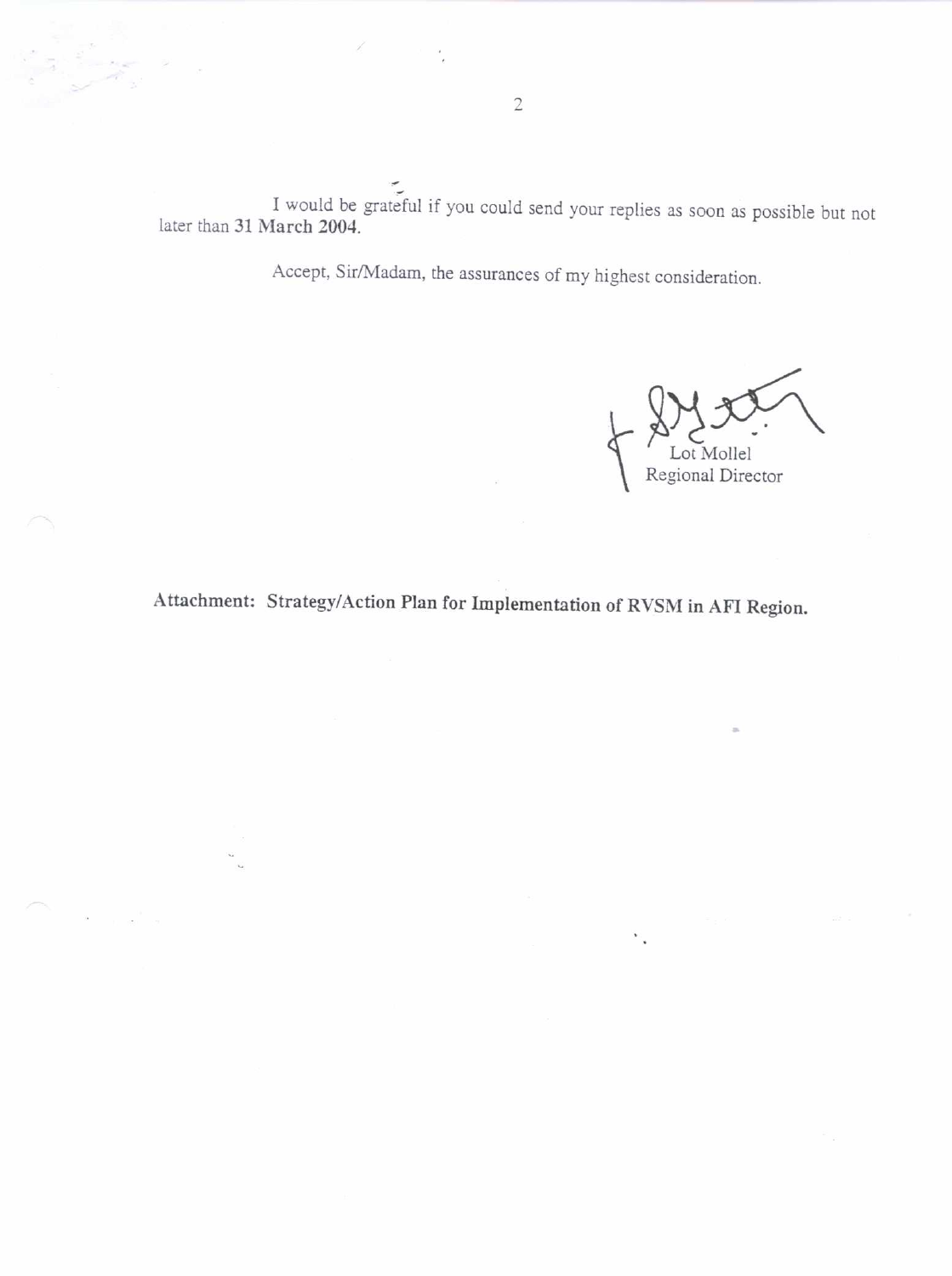# **STRATEGY/ACTION PLAN FOR IMPLEMENTATION OF REDUCED VERTICAL SEPARATION MINIMA IN THE AFRICA-INDIAN OCEAN REGION**

**22 NOVEMBER 2003** 

**Prepared by the APIRG RVSM Implementation Task Force**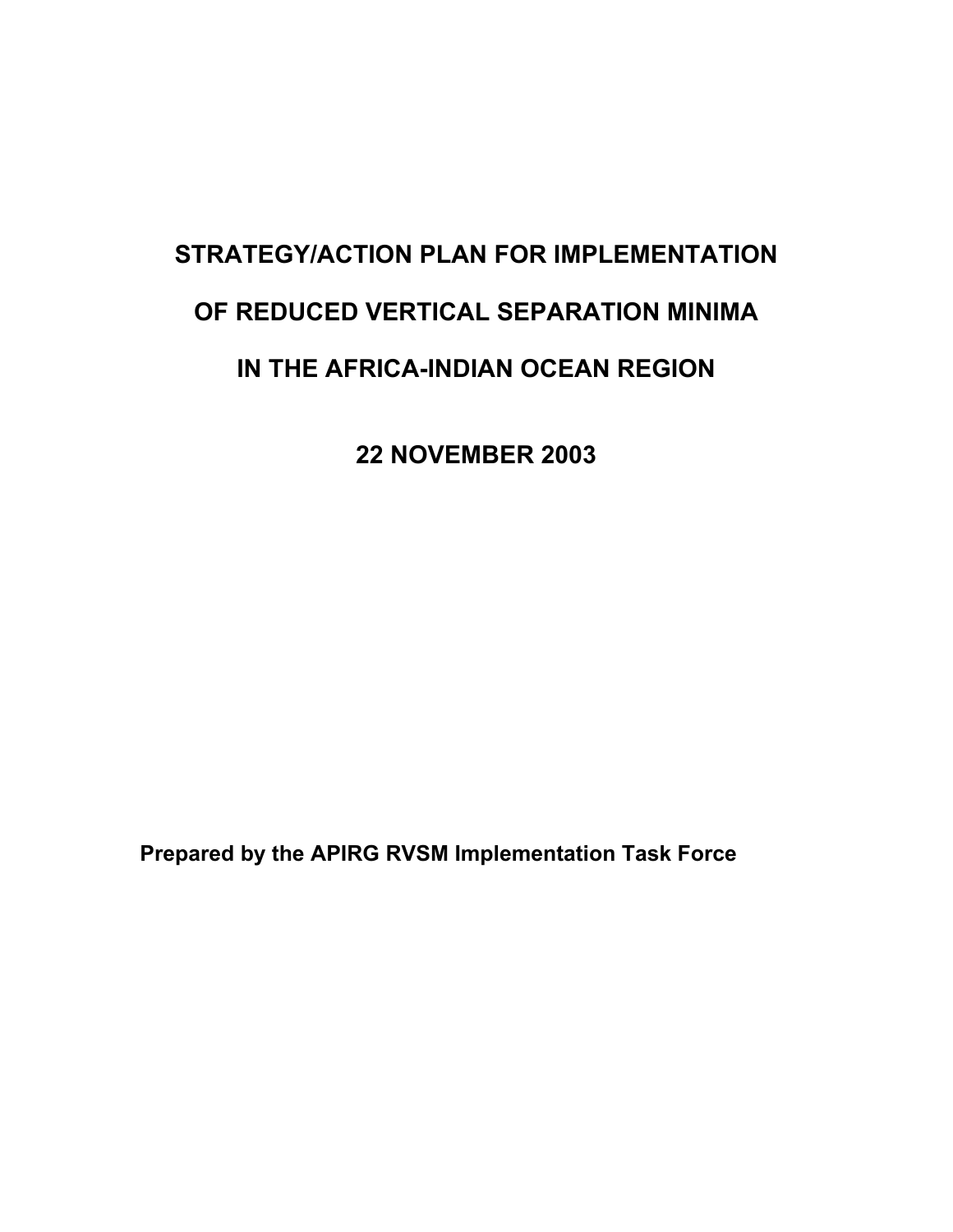# **AFI STRATEGY/ACTION PLAN FOR RVSM IMPLEMENTATION**

# **EXECUTIVE SUMMARY**

## **1 INTRODUCTION**

It will be recalled that the Air Navigation Commission in approving APIRG Conclusion13/85 relating to initial implementation of RVSM in the AFI Region, recommended that the Commission, prior to determination of a Target implementation date, make an Implementation Strategy available for approval. APIRG 14 mandated the AFI RVSM Task Force to develop a strategy for the implementation of RVSM in the AFI Region.

# **2 OBJECTIVES**

To implement RVSM in the AFI Region the following objectives must be achieved:

- Develop an AFI RVSM Implementation Plan;
- Develop an AFI RVSM Implementation Program

## **3 RVSM IMPLEMENTATION PLAN**

An AFI RVSM Implementation Plan shall be developed to set out the scope of the work needed to safely implement RVSM at the earliest realistic date, in an efficient manner and taking into account RVSM plans in adjacent Regions. Work completed by the AFI RVSM Task Force (ARTF) will be incorporated in the AFI Plan (See Appendix A)

## **4 RVSM PROGRAM MANAGEMENT**

Successful and timely implementation of RVSM will be dependent on the establishment of a Program Office to manage the RVSM Program and appointment of dedicated staff with the required expertise. The Program Office will act as the AFI RVSM Implementation focal point, report to the ARTF and provide guidance to National Program Managers, who will in-turn report to the Program Office. (*See Attachment B*).

## **5 RVSM Program Management Plan**

The AFI RVSM Task Force (ARTF) should direct the development of an RVSM Program Plan to implement the RVSM Plan. This should be accomplished in consultation with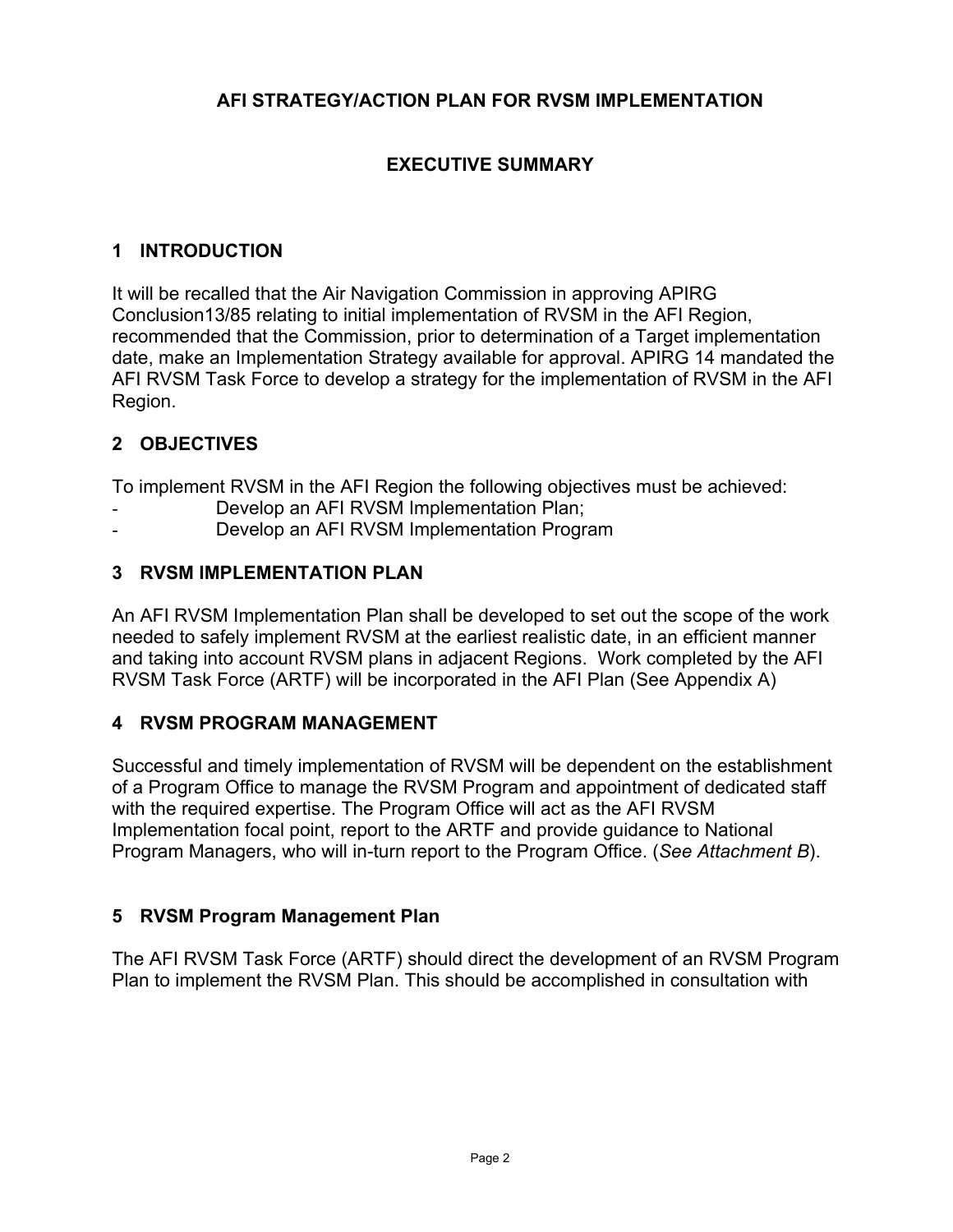National Program Managers and other RVSM stakeholders. The Program Office shall develop a detailed Program Management Plan, which will provide a baseline and communication tool against which to monitor the cost, schedule and performance aspects of the RVSM Program. (*See Attachment B*)

## **5.1 National RVSM Program Manager (NPM)**

States shall appoint National RVSM Program Manager. These managers will be responsible for the day-to-day management of the National RVSM Program, coordinate RVSM activities at national level and provide required inputs to the Program Office.

## **5.2 RVSM Program Structure**

The RVSM Program will include many stakeholder activities up to and including the implementation of RVSM, as well as activities following implementation. Identified activities should be developed into a Work Schedule. The Work Schedule can be summarized into five sub-programs. (*See Appendix B.)* 

#### **5.2.1 Sub-Program 1 - RVSM Program Management**.

The main deliverable is the RVSM Plan and full Stakeholder commitment to the implementation of RVSM at the agreed date. It includes program management activities throughout the required period, in particular progress monitoring and progress/status reports to States and the ARTF.

#### **5.2.2 Sub-Program 2 - Aircraft Operations and Airworthiness**

To ensure timely RVSM approvals for Aircraft Operations and Airworthiness by States, technical, operational and regulatory directives shall be available for airspace users. It will also assist and monitor the approval process. Aircraft height-keeping accuracy must be verified through the operation of a height-monitoring infrastructure system. The monitoring program will provide the technical data to confirm that safety objectives are met.

#### **5.2.3 Sub-Program 3 – Air Traffic Management (ATM***)*

This sub-program will ensure that all ATS provider units are well prepared and ready for the introduction of RVSM on the agreed date. Tasks should be identified to allow States to make airspace restructuring, introduce RVSM Procedures. Modify ATC systems, provide ATC Training and resolve legislative issues, etc.

#### **5.2.4 Sub-Program 4 - RVSM Safety Assurance**

RVSM safety assurance constitutes the safety assessments necessary prior to implementation, just after implementation and at the end of the RVSM Program to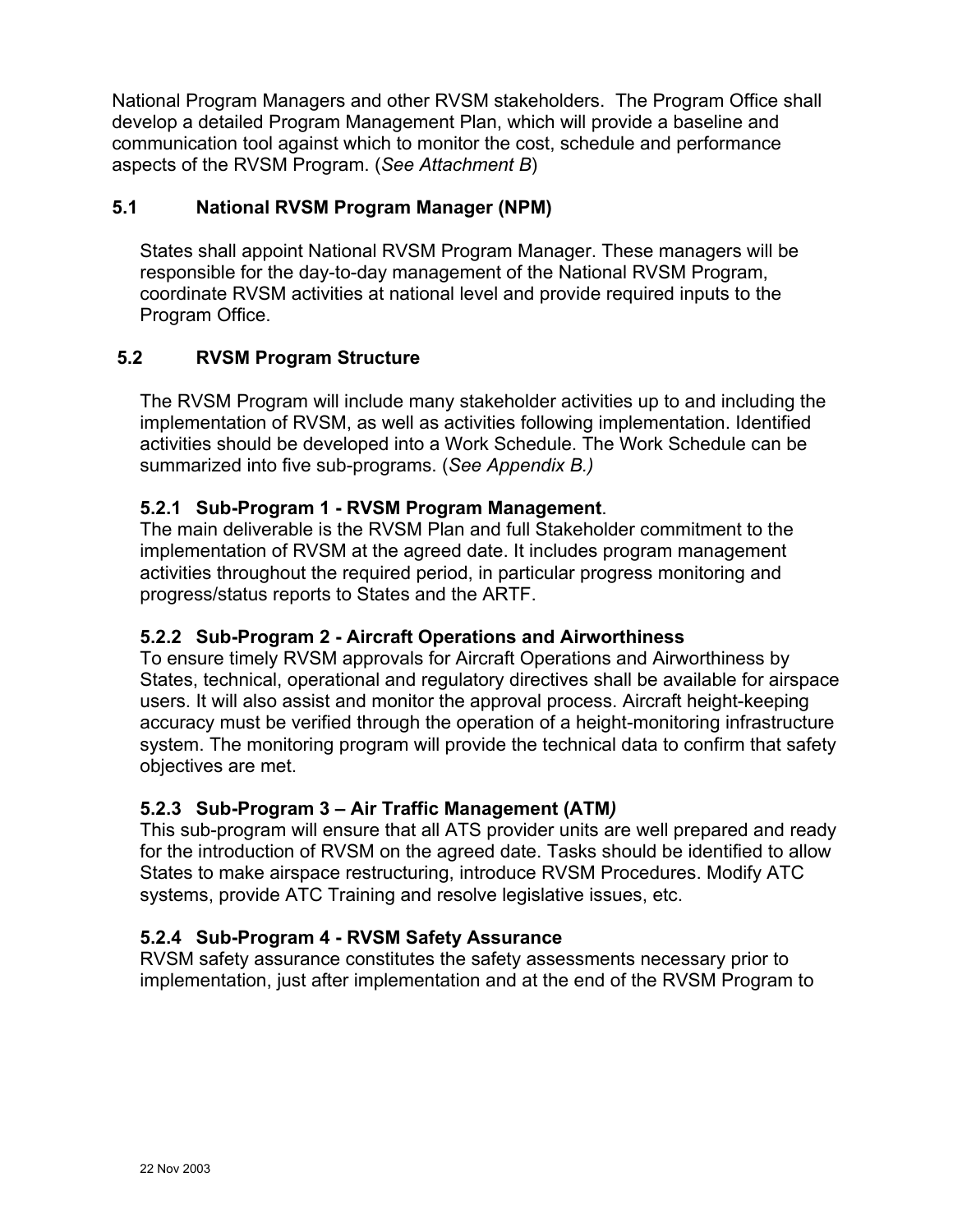ensure that the agreed safety objectives are met. This includes amongst others the development of an agreed RVSM safety policy, and identifies the possible need for States to prepare RVSM safety cases.

## **5.2.5 Sub-Program 5 - Regional Monitoring Agency (RMA)**

It is recognised that there is a requirement for monitoring of aircraft height keeping performance as part of RVSM implementation program. An AFI Regional Monitoring Agency needs to be established by the AFI RVSM Task Force to provide Safety Oversight Services in connection with implementation and continued safe use of RVSM within the designated airspace.

## **6 RVSM Program Schedule**

A schedule for all the activities must be developed in conjunction with the various stakeholders and, in particular, the RVSM National Program Managers (NPM). The schedule will serve as the benchmark against which the program progress will be assessed. (*See Attachment C*)

## **7 AFI RVSM COST**

It is the responsibility of stakeholders to identify and gain approval for their own budget and resource requirements.

## **8 CONCLUSION**

Implementation planning should be progressed as a priority item. A program for implementation in the earliest possible time frame should be actively pursued, with implementation planning being carried out by the ARTF under the direction of APIRG. RVSM Program should be fully coordinated by the Program Office for the entire area of future application, and should take full account of the work carried out by the ARTF.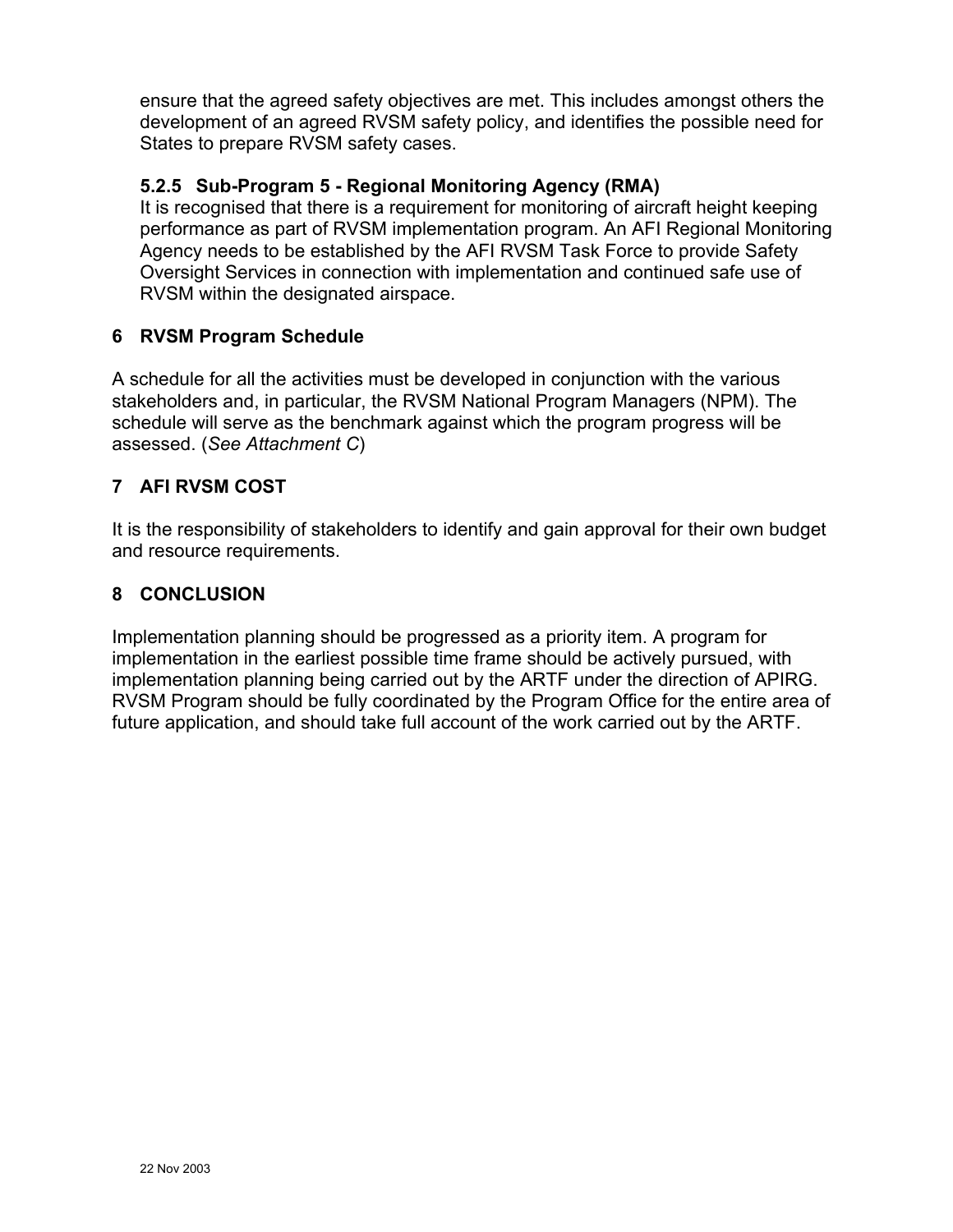#### **AFI RVSM PROGRAM**

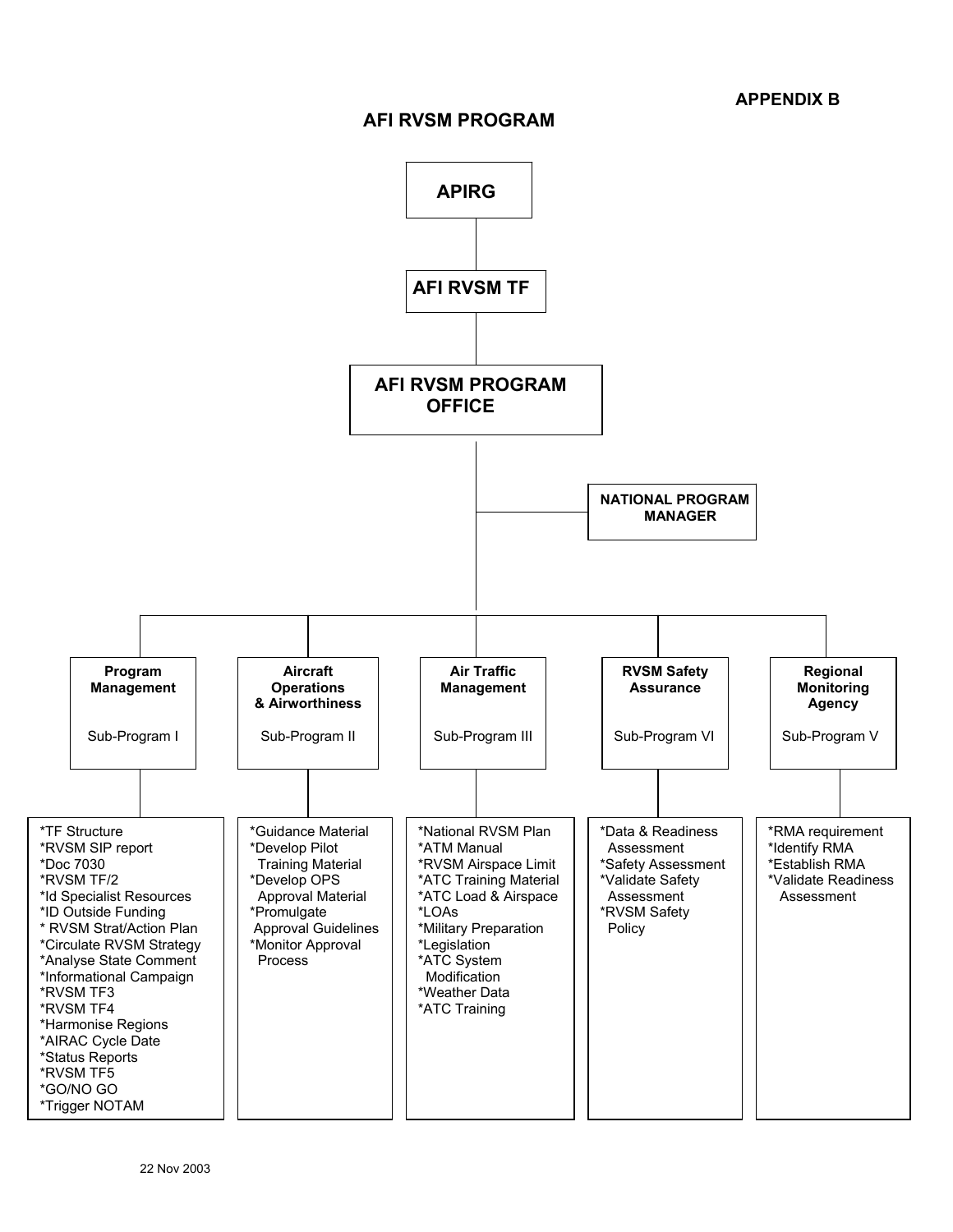#### **DRAFT SCHEDULE: AFI RVSM IMPLEMENTATION**

|                  |    |                                     | 2004 |     |     |     |     |     |     |     |     | 2005 |     |     |     |     |     |
|------------------|----|-------------------------------------|------|-----|-----|-----|-----|-----|-----|-----|-----|------|-----|-----|-----|-----|-----|
| ID               | 0  | AFI RVSM PROJECT                    | Nov  | Dec | Jan | Feb | Mar | Apr | May | Jun | Jul | Aug  | Sep | Oct | Nov | Dec | Jan |
| $\overline{1}$   | H. | PROGRAM MANAGEMENT                  |      |     |     |     |     |     |     |     |     |      |     |     |     |     |     |
| $\overline{2}$   | T. | Task Force Structure                |      |     |     |     |     |     |     |     |     |      |     |     |     |     |     |
| $\sqrt{3}$       | H. | RVSM SIP Report                     |      |     |     |     |     |     |     |     |     |      |     |     |     |     |     |
| $\sqrt{4}$       | H. | Develop Doc 7030                    |      |     |     |     |     |     |     |     |     |      |     |     |     |     |     |
| $5\,$            | Ŧ  | RVSM ITF/2 Meeting                  |      |     |     |     |     |     |     |     |     |      |     |     |     |     |     |
| $\boldsymbol{6}$ | H. | <b>Identify Resources</b>           |      |     |     |     |     |     |     |     |     |      |     |     |     |     |     |
| $\sqrt{7}$       | H. | <b>Outside Funding Assistance</b>   |      |     |     |     |     |     |     |     |     |      |     |     |     |     |     |
| 8                | Ŧ  | RVSM Strategy/Action Plan           |      |     |     |     |     |     |     |     |     |      |     |     |     |     |     |
| 9                | Ŧ  | Circulate RVSM Strategy/Action Plan |      |     |     |     |     |     |     |     |     |      |     |     |     |     |     |
| $10$             | Ŧ  | Analyse State Comments              |      |     |     |     |     |     |     |     |     |      |     |     |     |     |     |
| $\overline{11}$  | H. | Develop Informational Campaign      |      |     |     |     |     |     |     |     |     |      |     |     |     |     |     |
| 12               | Ŧ  | RVSM Seminar/RVSM ITF/3             |      |     |     |     |     | O   |     |     |     |      |     |     |     |     |     |
| 13               | H. | RVSM ITF/4 Meeting                  |      |     |     |     |     |     |     | O   |     |      |     |     |     |     |     |
| 14               | H. | Harmonize with adjacent Regions     |      |     |     |     |     |     |     |     |     |      |     |     |     |     |     |
| 15               | Ŧ  | Confirm AIRAC Target Date           |      |     |     |     |     |     |     |     |     |      |     |     |     |     |     |
| 16               | H. | Regional Status Reports             |      |     |     |     |     |     |     |     |     |      |     |     |     |     |     |
| 17               | H. | RVSM ITF/5                          |      |     |     |     |     |     |     |     |     |      |     | D   |     |     |     |
| 18               | H. | GO/NO GO Decision                   |      |     |     |     |     |     |     |     |     |      |     | ▣   |     |     |     |
| 19               | H. | Publish Trigger NOTAM               |      |     |     |     |     |     |     |     |     |      |     |     | ı   |     |     |
| $20\,$           | H. | AIRCRAFT OPS & AIRWORTHINESS        |      |     |     |     |     |     |     |     |     |      |     |     |     |     |     |
| 21               | Ŧ  | Develop Guidance Material           | I    |     |     |     |     |     |     |     |     |      |     |     |     |     |     |
| $\overline{22}$  | Ŧ  | Develop Pilot Training Material     |      |     |     |     |     |     |     |     |     |      |     |     |     |     |     |
| $\overline{23}$  | Ŧ  | Develop OPS Approval Manual         |      |     |     |     |     |     |     |     |     |      |     |     |     |     |     |
| 24               | H. | Promulgate Approval Guidelines      |      |     |     |     |     |     |     |     |     |      |     |     |     |     |     |
| $\overline{25}$  | H. | Monitor Approval Process            |      |     |     |     |     |     |     |     |     |      |     |     |     |     |     |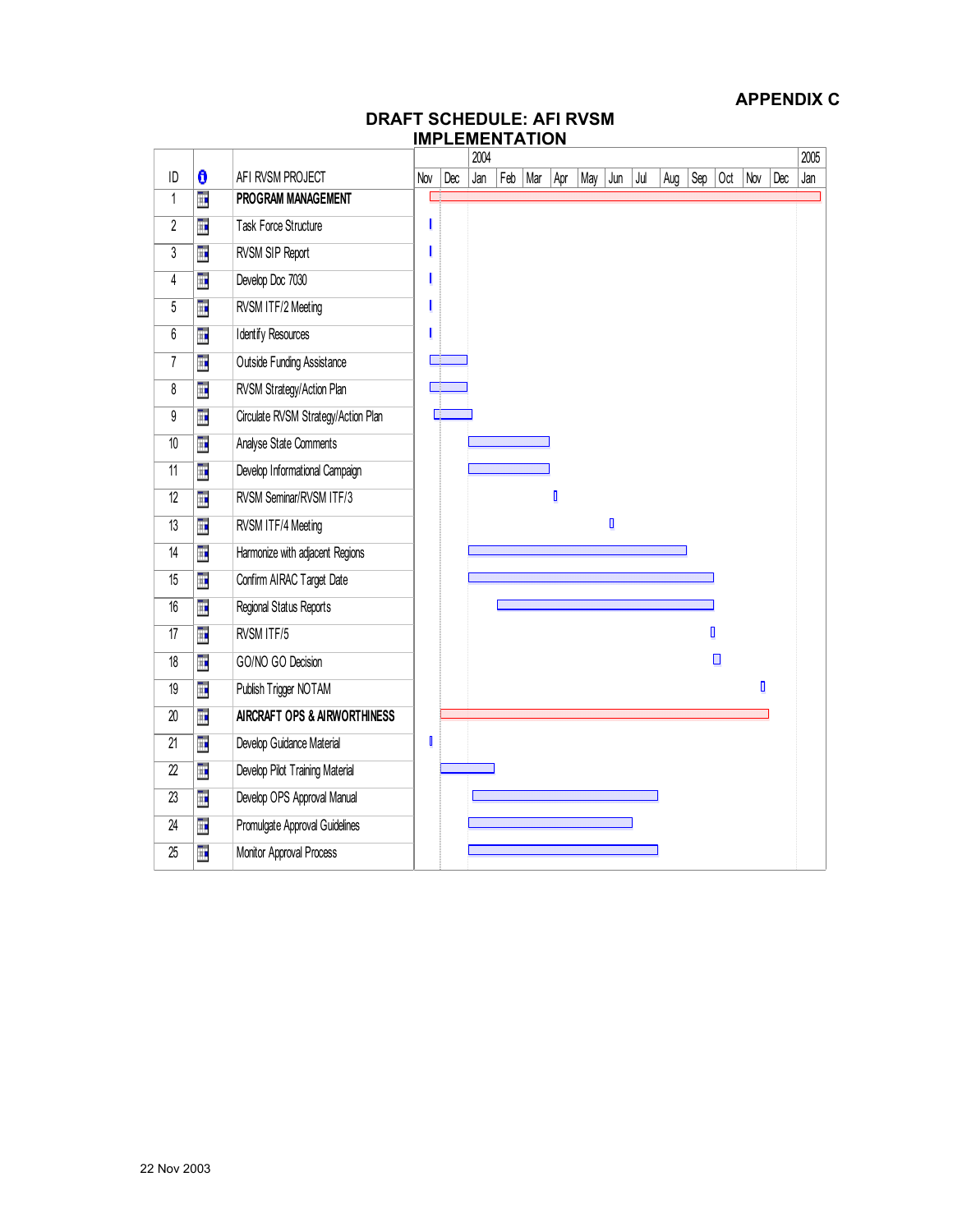|    |    |                                      |     | 2004 |     |     |     |     |     |     |     |     |     | 2005 |     |     |     |
|----|----|--------------------------------------|-----|------|-----|-----|-----|-----|-----|-----|-----|-----|-----|------|-----|-----|-----|
| ID | 0  | AFI RVSM PROJECT                     | Nov | Dec  | Jan | Feb | Mar | Apr | May | Jun | Jul | Aug | Sep | 0ct  | Nov | Dec | Jan |
| 26 | Ē. | AIR TRAFFIC MANAGEMENT               |     |      |     |     |     |     |     |     |     |     |     |      |     |     |     |
| 27 | H  | Develop National Plan                |     |      |     |     |     |     |     |     |     |     |     |      |     |     |     |
| 28 | H  | Develop ATM Manual                   |     |      |     |     |     |     |     |     |     |     |     |      |     |     |     |
| 29 | H  | Determine RVSM Airspace Limits       |     |      |     |     |     |     |     |     |     |     |     |      |     |     |     |
| 30 | Ē  | Develop ATC Training Material        |     |      |     |     |     |     |     |     |     |     |     |      |     |     |     |
| 31 | H  | Evaluate ATC Load & Airspace Changes |     |      |     |     |     |     |     |     |     |     |     |      |     |     |     |
| 32 | Ü. | Identify LOA requirements            |     |      |     |     |     |     |     |     |     |     |     |      |     |     |     |
| 33 | H  | Military Aviation Preparation        |     |      |     |     |     |     |     |     |     |     |     |      |     |     |     |
| 34 | H  | Develop National RVSM Legislation    |     |      |     |     |     |     |     |     |     |     |     |      |     |     |     |
| 35 | Ē  | Evaluate ATC System Modifications    |     |      |     |     |     |     |     |     |     |     |     |      |     |     |     |
| 36 | Ŧ  | Collect Weather Data                 |     |      |     |     |     |     |     |     |     |     |     |      |     |     |     |
| 37 | H. | Conduct ATC Training                 |     |      |     |     |     |     |     |     |     |     |     |      |     |     |     |
| 38 | Ē  | <b>RVSM SAFETY</b>                   |     |      |     |     |     |     |     |     |     |     |     |      |     |     |     |
| 39 | ü. | Data & Readiness Assessment          |     |      |     |     |     |     |     |     |     |     |     |      |     |     |     |
| 40 | Ē  | Complete Safety Assessment           |     |      |     |     |     |     |     |     |     |     |     |      |     |     |     |
| 41 | H. | Validate Safety Assessment           |     |      |     |     |     |     |     | O   |     |     |     |      |     |     |     |
| 42 | Ē  | Develop RVSM Safety Policy           |     |      |     |     |     |     |     |     |     |     |     |      |     |     |     |
| 43 | Ē  | <b>REGIONAL MONITORING AGENCY</b>    |     |      |     |     |     |     |     |     |     |     |     |      |     |     |     |
| 44 | Ē. | Evaluate RMA Requirement             | I   |      |     |     |     |     |     |     |     |     |     |      |     |     |     |
| 45 | Ē. | Identify RMA                         |     |      |     |     |     |     |     |     |     |     |     |      |     |     |     |
| 46 | H. | Establish AFI RMA                    |     |      |     |     |     |     |     |     |     |     |     |      |     |     |     |
| 47 | H  | Validate Readiness Assessment        |     |      |     |     |     |     |     |     |     | O   |     |      |     |     |     |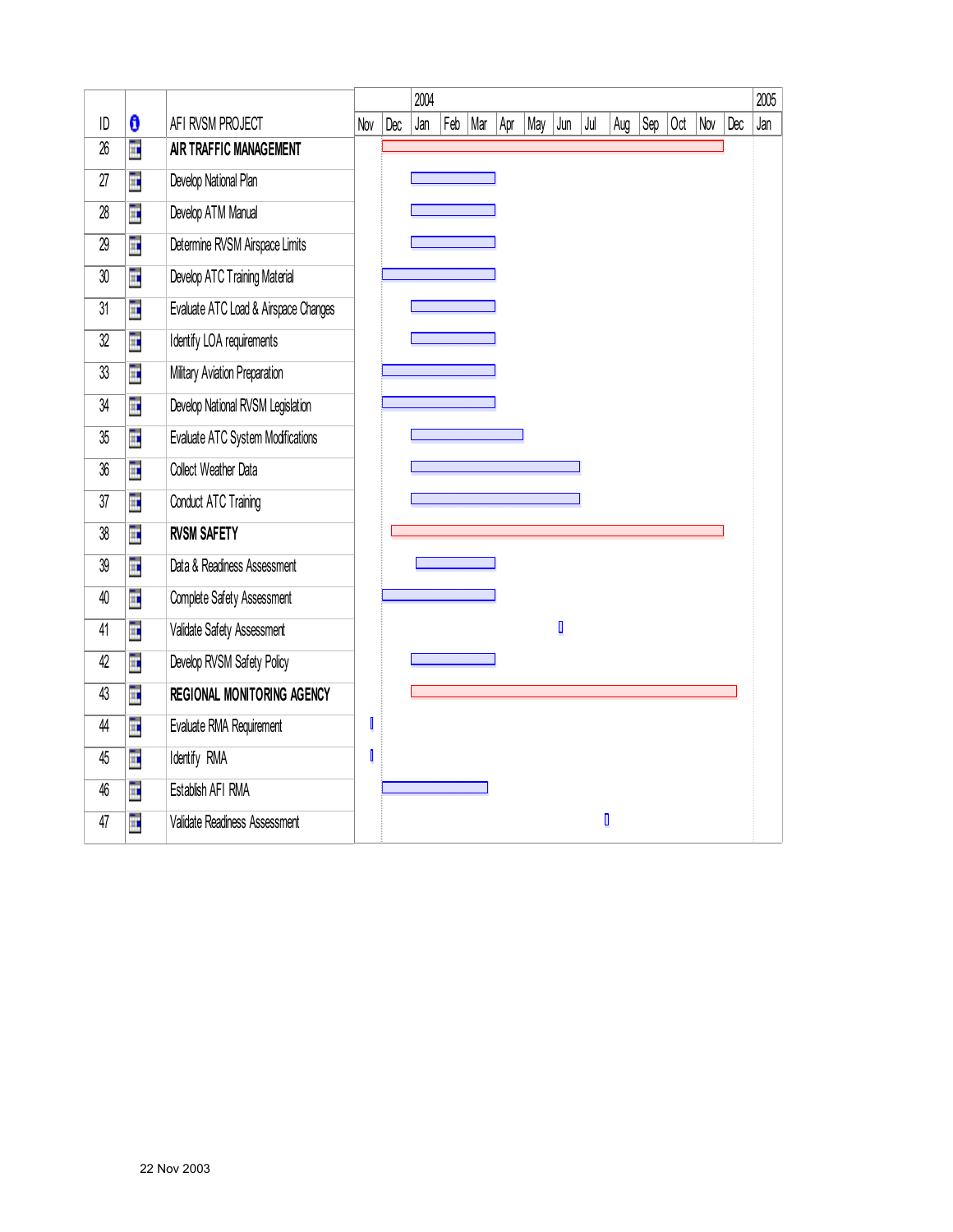|                | AFI RVSM AFI IMPLEMENTATION<br><b>STRATEGY/ACTION PLAN</b>                                             |                    |               |                                                                                    |  |  |  |  |  |  |
|----------------|--------------------------------------------------------------------------------------------------------|--------------------|---------------|------------------------------------------------------------------------------------|--|--|--|--|--|--|
| ID             | <b>Description</b>                                                                                     | <b>Target Date</b> | <b>Status</b> | <b>Resources</b>                                                                   |  |  |  |  |  |  |
|                | <b>Program Management</b>                                                                              |                    |               |                                                                                    |  |  |  |  |  |  |
| 1              | Agree on structure of TF to enable efficient<br>handling of specialist technical tasks                 | 21 November 2003   | Completed     | Secretariat Support Team:<br><b>ASECNA South Africa,</b><br>IATA, Nigeria, Tunisia |  |  |  |  |  |  |
| $\overline{2}$ | Consideration of the RVSM SIP Report                                                                   | 21 November 2003   | Completed     | RVSM/ITF2                                                                          |  |  |  |  |  |  |
| 3              | Develop Doc 7030 amendment                                                                             | 21 November 2003   | Completed     | <b>ICAO</b>                                                                        |  |  |  |  |  |  |
| 4              | RVSM/RNAV/RNP TF/2 Meeting                                                                             | 21 November 2003   | Completed     | RVSM/ITF2                                                                          |  |  |  |  |  |  |
| 5              | Identify resources for performing specialist<br>technical tasks                                        | 21 November 2003   | Completed     | RVSM/ITF2                                                                          |  |  |  |  |  |  |
| 6              | Investigate methods of funding any outside<br>assistance required                                      | 31 December 2003   | In progress.  | <b>ICAO/IATA</b>                                                                   |  |  |  |  |  |  |
| 7              | Finalize the RVSM Implementation Strategy/<br><b>Action Plan</b>                                       | 31 December 2003   | In progress   | <b>ICAO</b>                                                                        |  |  |  |  |  |  |
| 8              | Circulate RVSM Implementation Strategy/Action                                                          | 5 January 2004     | In progress   | <b>ICAO</b>                                                                        |  |  |  |  |  |  |
|                | Plan for comments from States                                                                          |                    |               |                                                                                    |  |  |  |  |  |  |
| 9              | Obtain and analyze the comments from States on<br>RVSM implementation Strategy/Action Plan             | 31 March 2004      | In progress   | States, ICAO RVSM/ITF3                                                             |  |  |  |  |  |  |
| 10             | Develop a regional RVSM informational campaign                                                         | 31 March 2004      | In Progress   | IACO/IATA/States                                                                   |  |  |  |  |  |  |
| 11             | RVSM Seminar/Workshops/RVSM ITF3                                                                       | 5 April 2004       | In Progress   | <b>ICAO</b>                                                                        |  |  |  |  |  |  |
| 12             | RVSM/ITF/4                                                                                             | <b>June 2004</b>   | In progress   | <b>ICAO/RVSM ITF/4</b>                                                             |  |  |  |  |  |  |
| 13             | Undertake coordination and harmonization of<br>procedures with adjacent Regions                        | 30 August 2004     | In progress   | ICAO and AFI RMA                                                                   |  |  |  |  |  |  |
| 14             | Confirm target AIRAC implementation date<br>(AIP Supplement to be published)                           | 30 September 2004  | In progress   | Informal coordination<br>Meeting/RVSM ITF/5                                        |  |  |  |  |  |  |
| 15             | Prepare/maintain regional status report detailing<br>RVSM implementation plans and circulate to States | 30 September 2004  | In progress   | <b>ICAO</b>                                                                        |  |  |  |  |  |  |
| 16             | RVSM/ITF/5                                                                                             | Sept/October 2004  | In progress   | <b>ICAO/RVSM ITF/5</b>                                                             |  |  |  |  |  |  |
| 17             | Go/No-Go decision                                                                                      | 30 September 2004  | In Progress   | Informal meeting of all<br>Stakeholders/ ICAO/<br>RVSM/TF/5                        |  |  |  |  |  |  |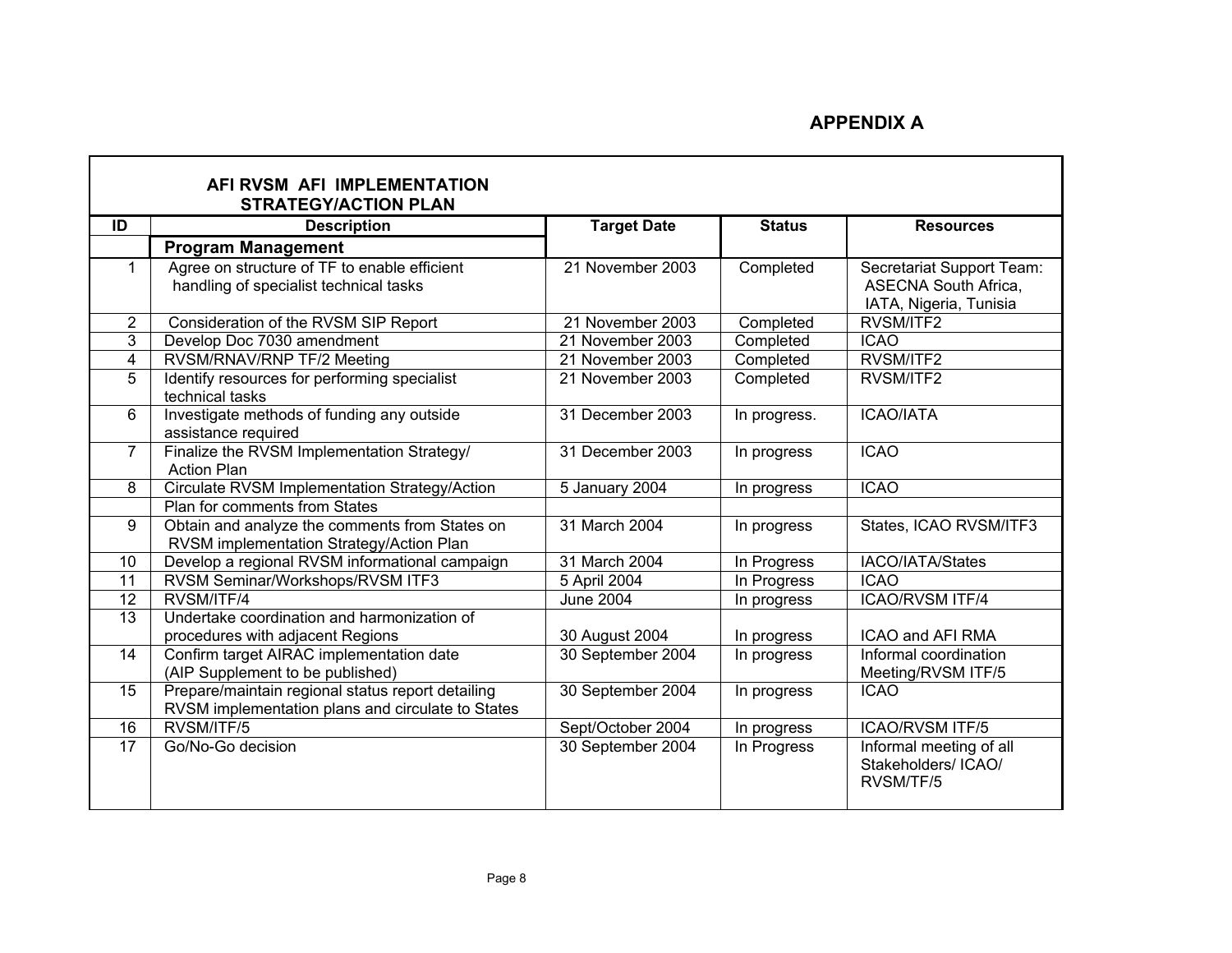| ID              | <b>Description</b>                                                          | <b>Target Date</b> | <b>Status</b>              | <b>Resources</b>           |  |  |  |  |
|-----------------|-----------------------------------------------------------------------------|--------------------|----------------------------|----------------------------|--|--|--|--|
| 18              | Publish Trigger NOTAM                                                       | 25 November 2004   | In progress                | <b>States</b>              |  |  |  |  |
|                 |                                                                             |                    |                            |                            |  |  |  |  |
|                 |                                                                             |                    |                            |                            |  |  |  |  |
|                 | <b>Aircraft Operations and Airworthiness</b>                                |                    |                            |                            |  |  |  |  |
| 19              | Develop regional OPS & Airworthiness RVSM                                   | 21 November 2003   | Completed                  | <b>ICAO</b>                |  |  |  |  |
|                 | <b>Guidance Material</b>                                                    |                    |                            |                            |  |  |  |  |
| 20              | Develop regional RVSM Guidance Material on                                  | 31 January 2004    | In Progress                | States/ICAO/IATA           |  |  |  |  |
|                 | <b>Pilot Training</b>                                                       |                    |                            |                            |  |  |  |  |
| 21              | Develop AFI OPS Approval Process                                            | 30 July 2004       | In progress                | RMA/ ICAO                  |  |  |  |  |
| 22              | Promulgate on the guideline operational                                     | 1 July 2004        | In progress                | States, ICAO               |  |  |  |  |
|                 | approval process                                                            |                    |                            |                            |  |  |  |  |
| 23              | Monitor operator approval process                                           | 30 July 2004       | In progress                | <b>RMA</b>                 |  |  |  |  |
|                 | <b>Air Traffic Management</b>                                               |                    |                            |                            |  |  |  |  |
| 24              | Develop National RVSM plan                                                  | 31 March 2004      | In progress                | States, ICAO               |  |  |  |  |
| 25              | Develop ATC regional training guidance material                             | 31 March 2004      | In progress                | South Africa/ASECNA        |  |  |  |  |
|                 |                                                                             |                    |                            | and Nigeria                |  |  |  |  |
| 26              | Determine the limits of RVSM airspace                                       | 31 March 2004      | In progress                | States/ICAO                |  |  |  |  |
| 27              | Develop Regional ATC Training Guidance Material                             | 31 March 2004      | In Progress                | South Africa/ASECNA/       |  |  |  |  |
|                 |                                                                             |                    |                            | Nigeria                    |  |  |  |  |
| 28              | Evaluate the need for simulations to assess ATC                             |                    |                            | Senekal/ASECNA/Nigeria     |  |  |  |  |
|                 | workload and possible need for airspace/air route                           |                    |                            | South Africa               |  |  |  |  |
|                 | Sector changes                                                              |                    |                            |                            |  |  |  |  |
|                 | Identify issues to be addressed in Letters of                               |                    |                            |                            |  |  |  |  |
| 29              | Agreement                                                                   | 31 March 2004      | In progress                | Tunisia                    |  |  |  |  |
| 30              | Military aviation preparation                                               | 31 March 2004      | In progress                | States, ICAO               |  |  |  |  |
| 31              | Develop National RVSM Legislation                                           | 31 March 2004      | In progress                | States, ICAO               |  |  |  |  |
| $\overline{32}$ | States assess the impact of RVSM implementation                             | 30 April 2004      | In progress                | <b>States</b>              |  |  |  |  |
|                 | on controller automation systems and plan for                               |                    |                            |                            |  |  |  |  |
| 33              | upgrades/ modifications<br>Collect weather and turbulence data for analysis | 31 June 2004       |                            | <b>AFI RMA ICAO/States</b> |  |  |  |  |
| 34              | States to conduct local RVSM training for                                   | 31 June 2004       | In progress<br>In progress | <b>States</b>              |  |  |  |  |
|                 | air traffic controllers.                                                    |                    |                            |                            |  |  |  |  |
|                 |                                                                             |                    |                            |                            |  |  |  |  |
|                 | <b>RVSM Safety Assurance</b>                                                |                    |                            |                            |  |  |  |  |
| 35              | Conduct preliminary data collection and readiness                           | 31 March 2004      | In progress                | RMA - ICAO                 |  |  |  |  |
|                 | assessment                                                                  |                    |                            |                            |  |  |  |  |
| 36              | Complete RVSM Safety assessment                                             | 31 March 2004      | In progress                | AFI RMA/ICAO               |  |  |  |  |